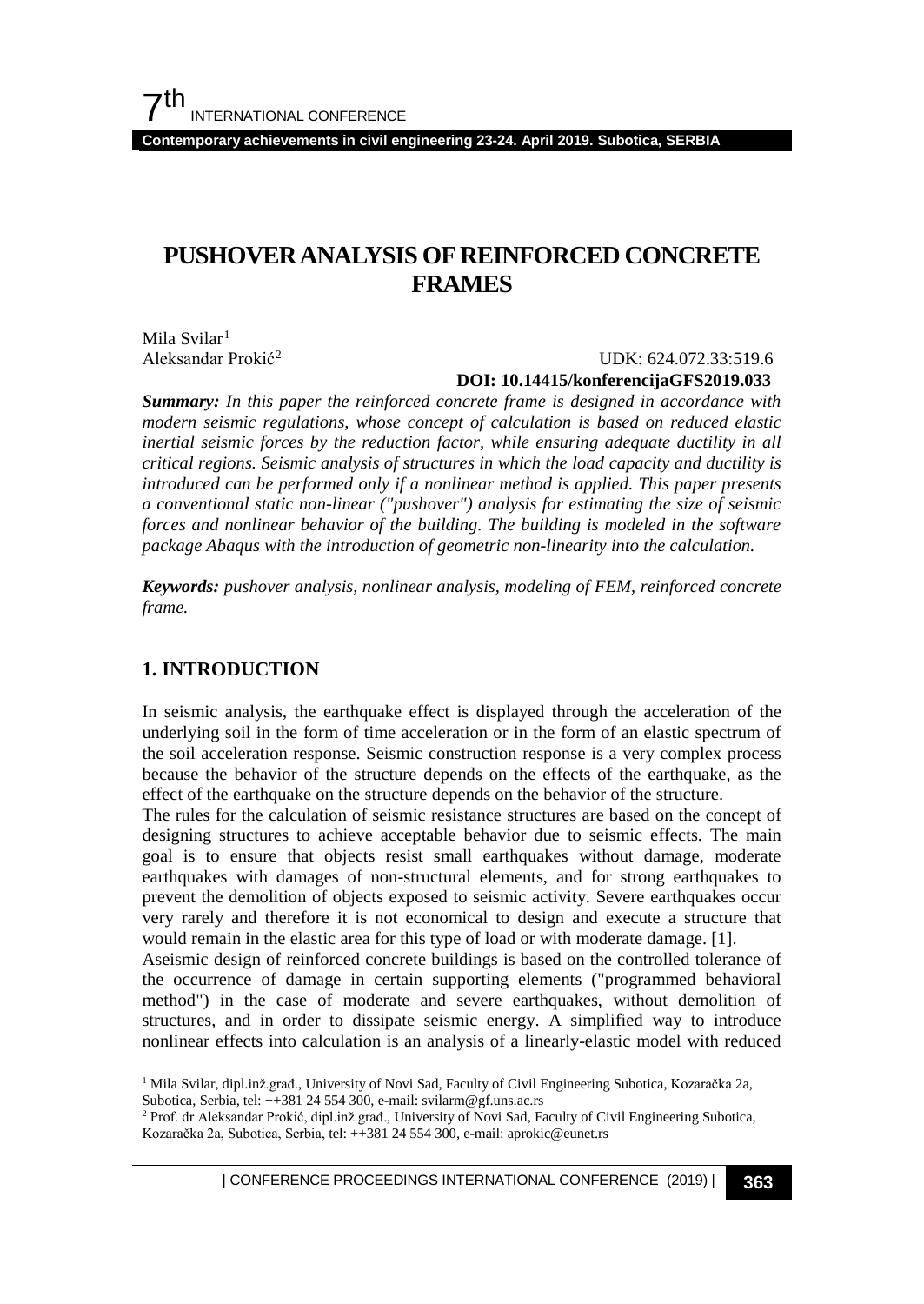# $\overline{\phantom{a}}$ . МЕЂУНАРОДНА КОНФЕРЕНЦИЈА

#### **Савремена достигнућа у грађевинарству 23-24. април 2019. Суботица, СРБИЈА**

seismic forces. This analysis can well evaluate the forces, but not the displacements and deformation quantities. [2]

Reinforced concrete is, by its mechanical properties, a material that can provide a favorable behavior of structures exposed to seismic forces. If properly designed and well executed, reinforced concret construction can develop the required ductility and provide protection against local or global demolition. Skeletal constructions are the most frequently applied constructions in the building industry. They are characterized by relatively high flexibility due to the development of relatively small seismic forces. Due to great flexibility, large shifts occur which can result in significant damage [2].

Nonlinear static analysis is a simplified method for estimating a seismic response that, in addition to its simplicity in application (in comparison with the nonlinear dynamic method), also provides an effective global response to the construction. [3]

In EN 1998-1, the concept of seismic-resistant design is based on controlled load reduction, through force reduction, which is achieved by applying a behavior factor which practically reduces the values of the elastic response spectrum. The required load capacity is determined for the project level of seismic impact, which is several times lower than the values that would occur in the elastic response. This allows a non-linear response for a real seismic effect, with the construction during the earthquake exposed to seismic forces that are approximately equal to its nominal load [4].

#### **2. NUMERICAL EXAMPLE**

The calculation of the sixth floor reinforced concrete frame was implemented in accordance with the provisions given in EN 1998 for the DCH ductility class. The facility fulfills the conditions of regulation in the basis and in height, so the calculation can be carried out with neglecting the foundation deformability of the underground. The considered fifth floor reinforced concrete frame is of constant floor height  $h = 3.0$  m, with three field ranges (Figure 1). The dimensions of the cross-sections of the pillars are 60/60 cm, and the beam is taken as the effective width of the panel, dimensions 140/18cm.

The analysis examined the effects of seismic activity and gravitational (constant and variable) load. The weight of the columns and boards of one floor is 57.19 tonnes, while the total mass of the frame is 285.97 tonnes.

Seismic influences are determined by multimodal analysis with the project spectrum for horizontal direction. In EN 1998-1, an elastic response spectrum for horizontal seismic action is prescribed with the following parameters: the basic oscillation period  $T_1=0.669s$ , type 1 elastic response spectrum, C category of soil (S = 1.15, T<sub>b</sub>=0.2s, T<sub>c</sub>=0.6s, T<sub>d</sub>=2.0s), maximum soil acceleration  $a<sub>g</sub>$ =0.25g, so the conditions for applying the lateral force method is fulfilled. In determining the seismic force, the behavior factor was obtained:

$$
q = q_0 \cdot k_w = 4.5 \cdot 1.3 \cdot 1 = 5.85 \tag{1}
$$

$$
q_0 = \frac{a_u}{a} \cdot 4.5 \tag{2}
$$

$$
\frac{a_u}{a_s} = 1.3,\tag{3}
$$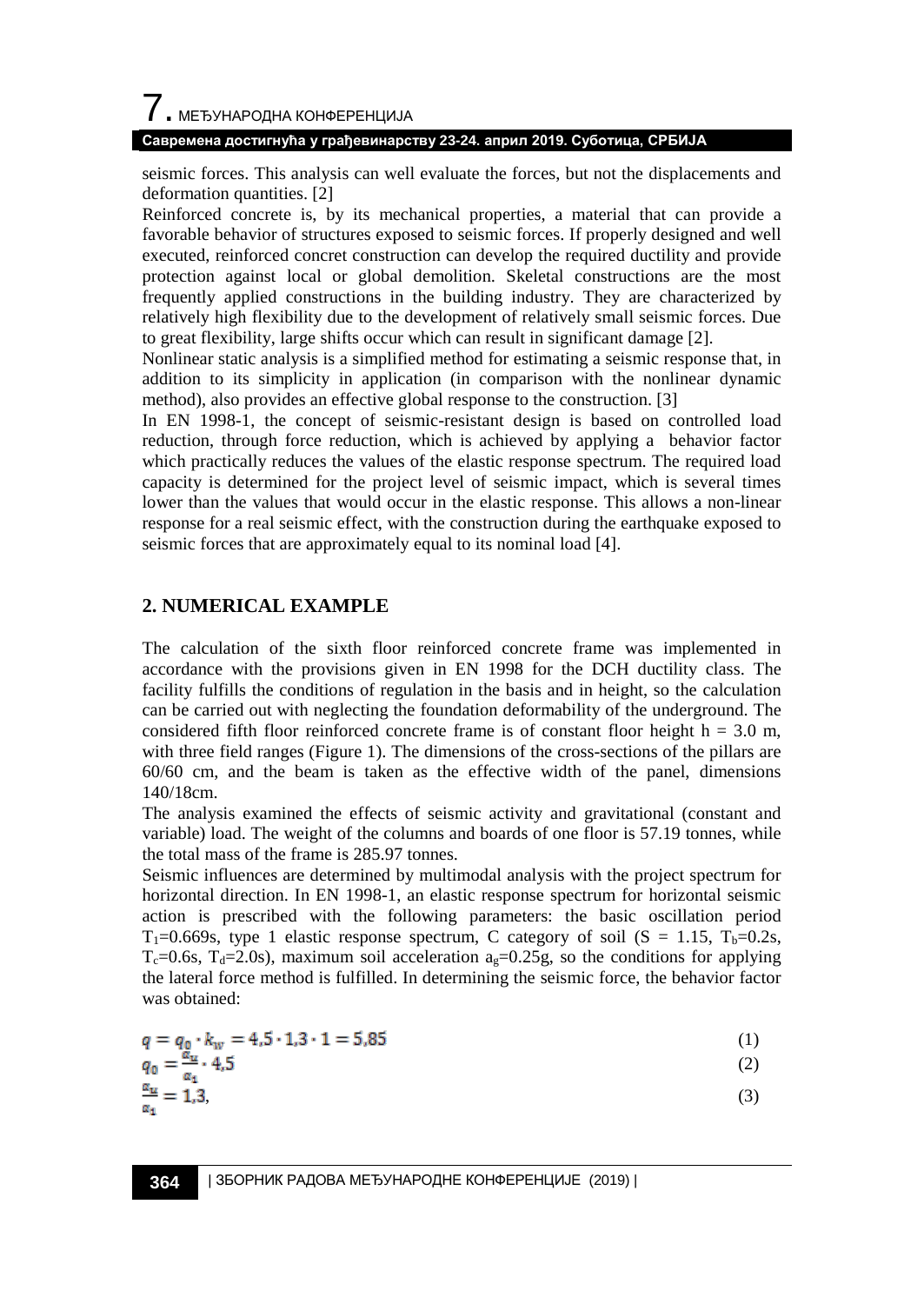#### $7<sup>th</sup>$ INTERNATIONAL CONFERENCE

#### **Contemporary achievements in civil engineering 23-24. April 2019. Subotica, SERBIA**

from which it follows that the project spectrum of the response:

$$
S_{d}(T_1) = a_g \cdot S \cdot \frac{2.5}{q} \cdot \left[\frac{T_c}{T_1}\right] = 0.25 \cdot g \cdot 1.15 \cdot \frac{2.25}{5.95} \cdot \left(\frac{0.6}{0.669}\right) = 0.0992g\,,\tag{4}
$$

and with the correction factor, the distribution of the force:

$$
S_d(T_1) \cdot W_{UK} \cdot \lambda = 0.0992g \cdot 285.97 \cdot 0.85 = 236.55 \text{ kN}
$$
 (5)

The distribution of force per floor is given in Figure 1. Dimensioning of the structural elements was carried out on the basis of the relevant combination (Figure 2). For the dimensioning of the supporting elements, the concrete C25 / 30 and the S 400 were used, and the quantity and arrangement of reinforcement in the beams and pillars were shown in Figure 3.



*Figure 1 – The distribution of force per floor*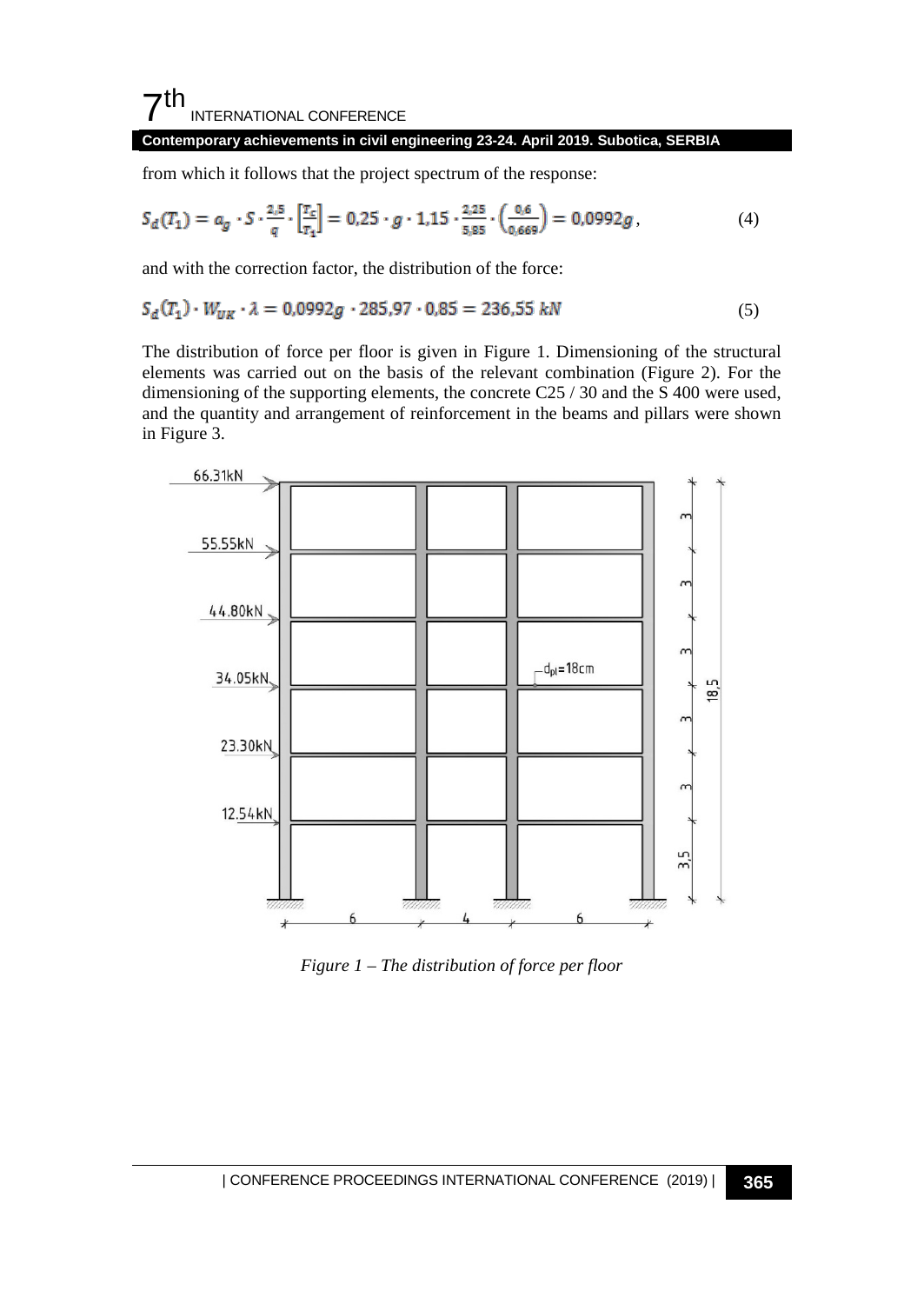**Савремена достигнућа у грађевинарству 23-24. април 2019. Суботица, СРБИЈА**



*Figure 2 – Bending moment diagram*



*Figure 3 – Adopted reinforcement (left pillar, right beam)*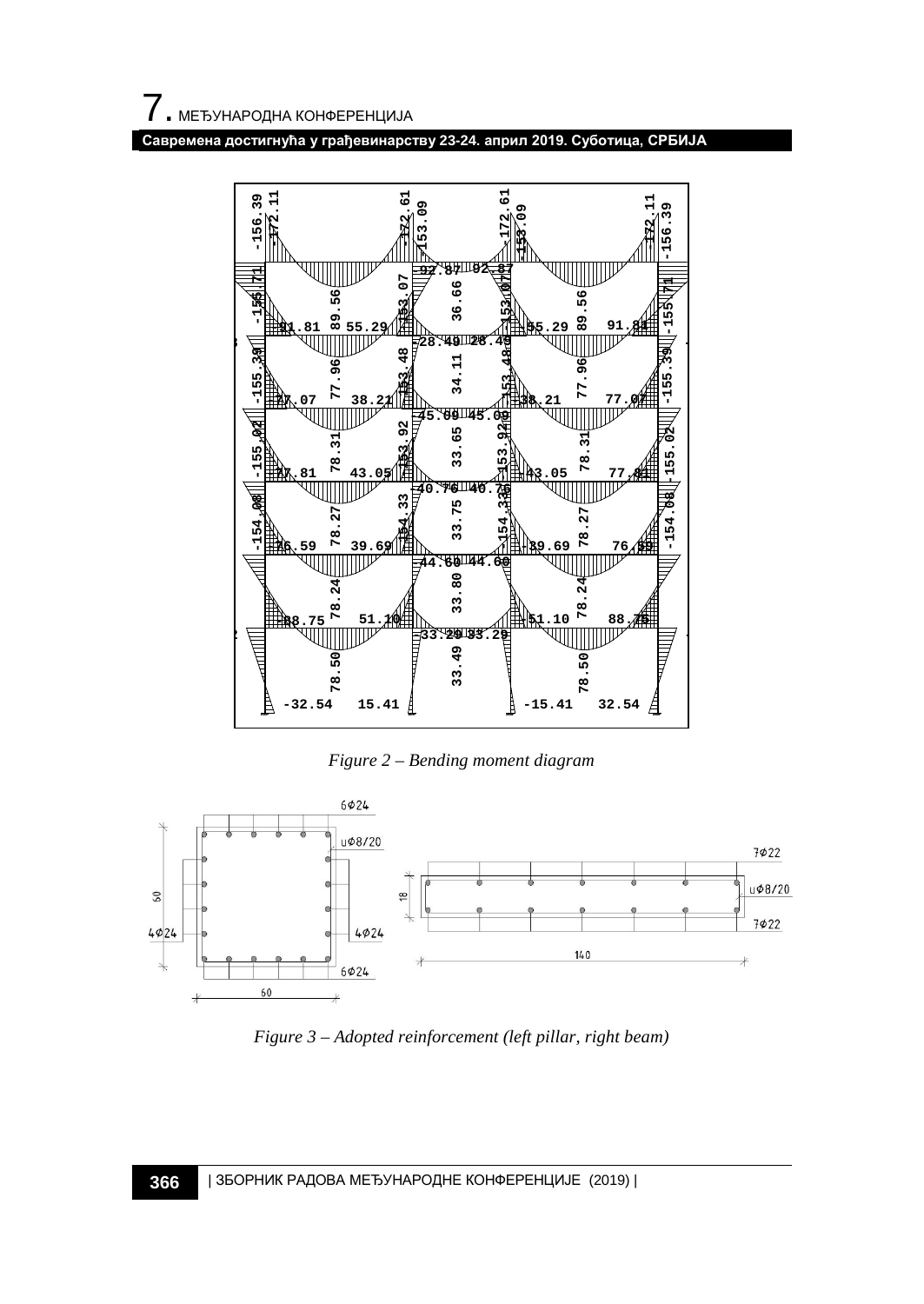**Contemporary achievements in civil engineering 23-24. April 2019. Subotica, SERBIA**

# **3. CALCULATION OF THE REINFORCED CONCRETE FRAME IN THE SOFTWARE PACKAGE ABAQUS**

#### **3.1. Model reinforced concrete structure**

The ABAQUS software package [5, 6] was used to simulate the displacement of the reinforced concrete frame and to perform a "pushover" analysis.

ABAQUS 6.7 is a software package based on FEM (Finite Element Methods), which consists of a number of engineering programs. It is developed by Hibbitt, Karlsson & Sorensen Inc. ABAQUS is one of the comprehensive programs designed to solve a wide range of problems, both related to mechanics, and to other fields of science.

The frame is made up of pillars and beams of given dimensions (*3D solid deformable part*), with all parts rigidly tied. Pillars and beams are reinforced with reinforcement obtained in the previous dimensioning. Pillars are supported by fixed supports (Figure 4).

Since the pillars and beams are modeled as full elements, a C3D8R element is used. It is a cube-shaped element with reduced integration. The element B31 is used for reinforcement, a linear beam with two nodes.



*Figure 4 – Finite Element Mesh of the frame*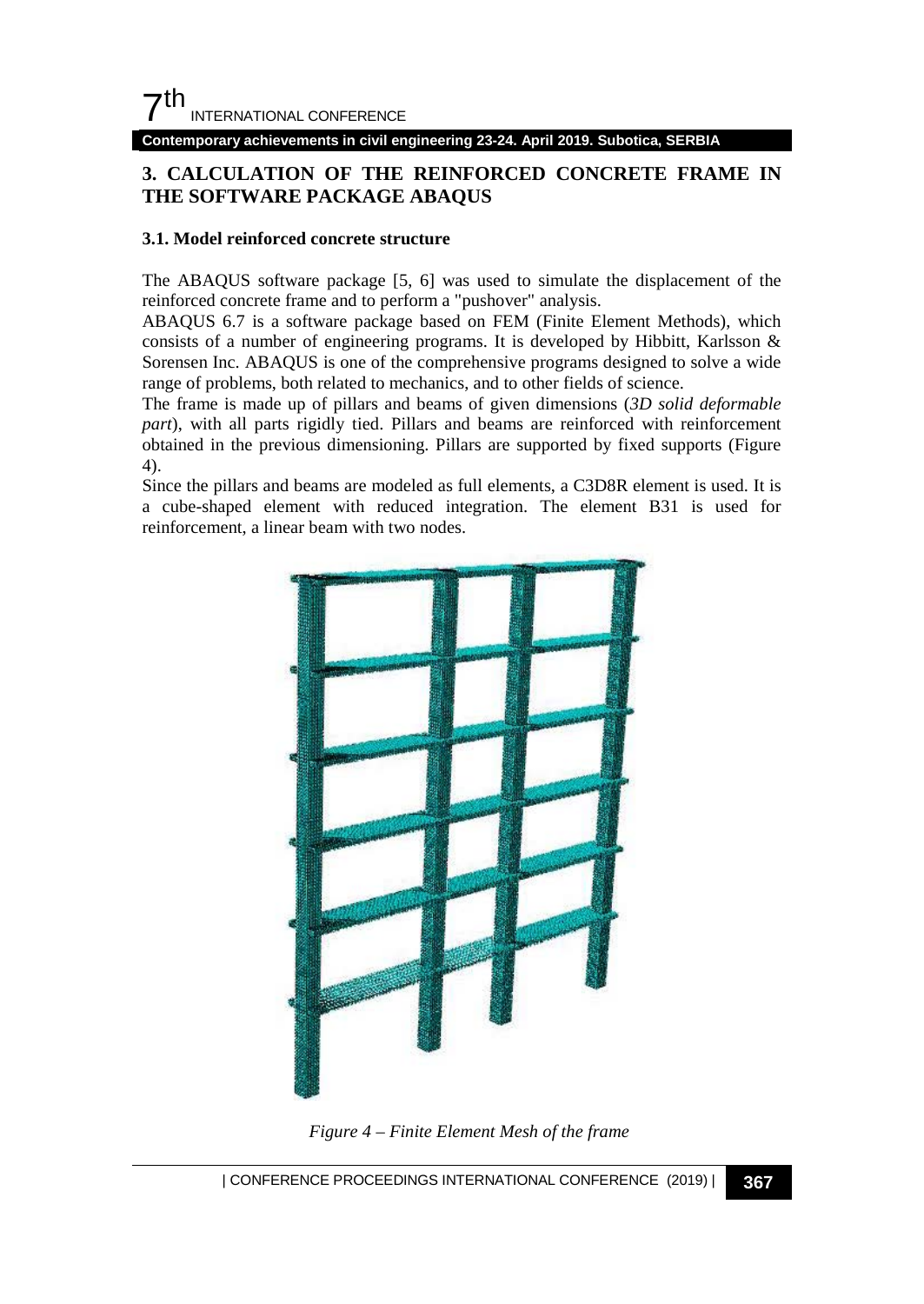# **Савремена достигнућа у грађевинарству 23-24. април 2019. Суботица, СРБИЈА**

#### **3.2. Characteristics of the material**

The material is modeled as elasto-plastic and isotropic for all structural elements. For elastic caracteristics of the concrete the Yang modulus of elasticity is 31476MPa, and Poisson's ratio  $v = 0.15$ . For plastic features

in the model was used "concrete damaged plasticity". The stress–strain relations for compression is given in Figure 5. Bilinear stress–strain relation is used for tensile behaviour and a stress-crack opening relation [7].

For elastic steel characteristics, the Yang modulus of elasticity is 210 GPa, and Poisson's ratio  $v = 0.29$ , the Yield strength in the platic characteristics is in the range of 360-470MPa.



Figure 5 – The stress–strain relations for compression

#### **3.3. Influences on reinforced concrete frame**

In a nonlinear static, The "pushover" analysis determines the dependency between total shear force and horizontal displacement. Figure 6 shows the horizontal displacement of load forces due to the forces obtained in the calculation.

For the resulting horizontal displacement and total silencing force a "pushover" curve was formed (Figure 7).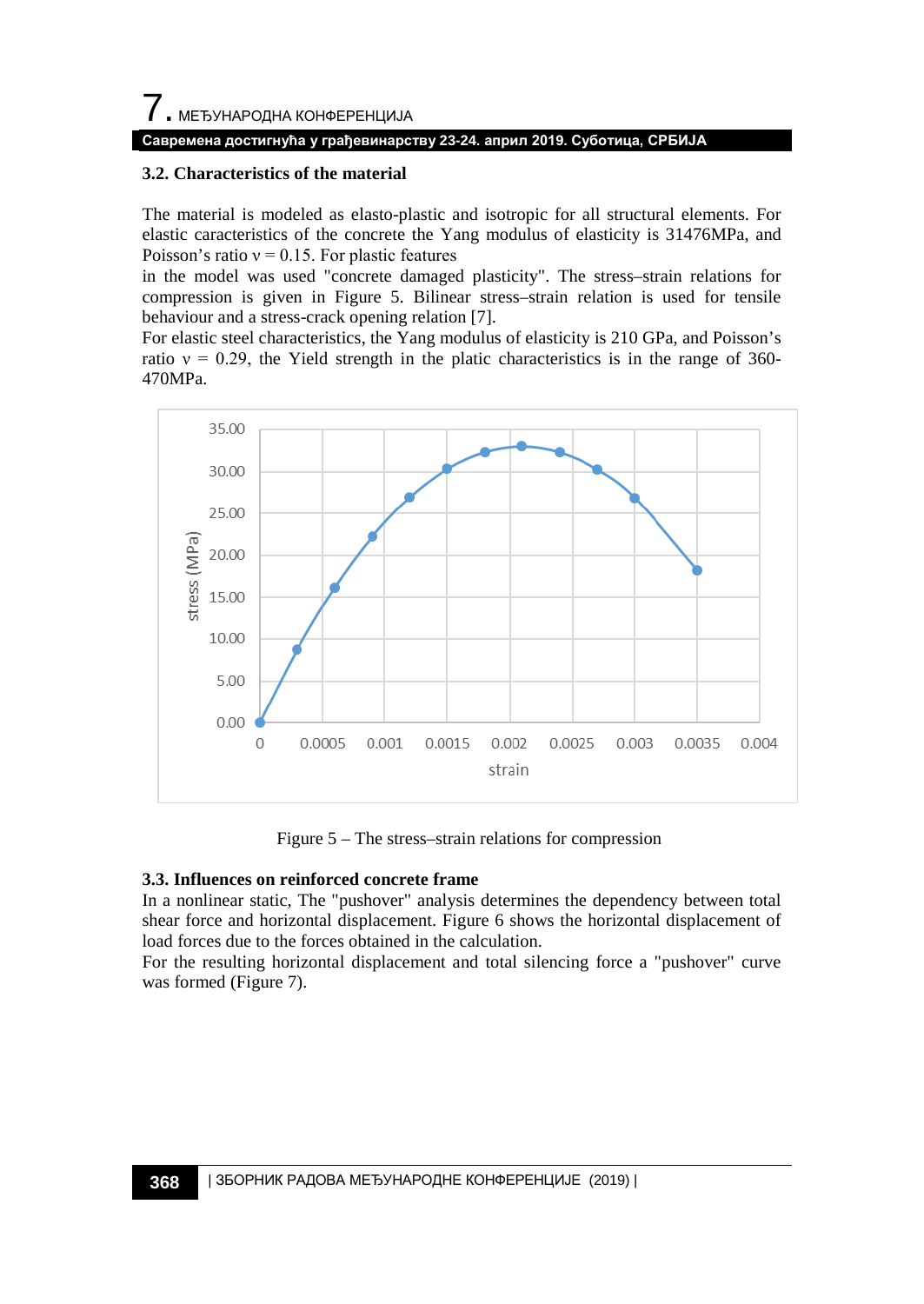**Contemporary achievements in civil engineering 23-24. April 2019. Subotica, SERBIA**



Figure 6 – Horizontal displacement



Figure 7 – "Pushover" curve